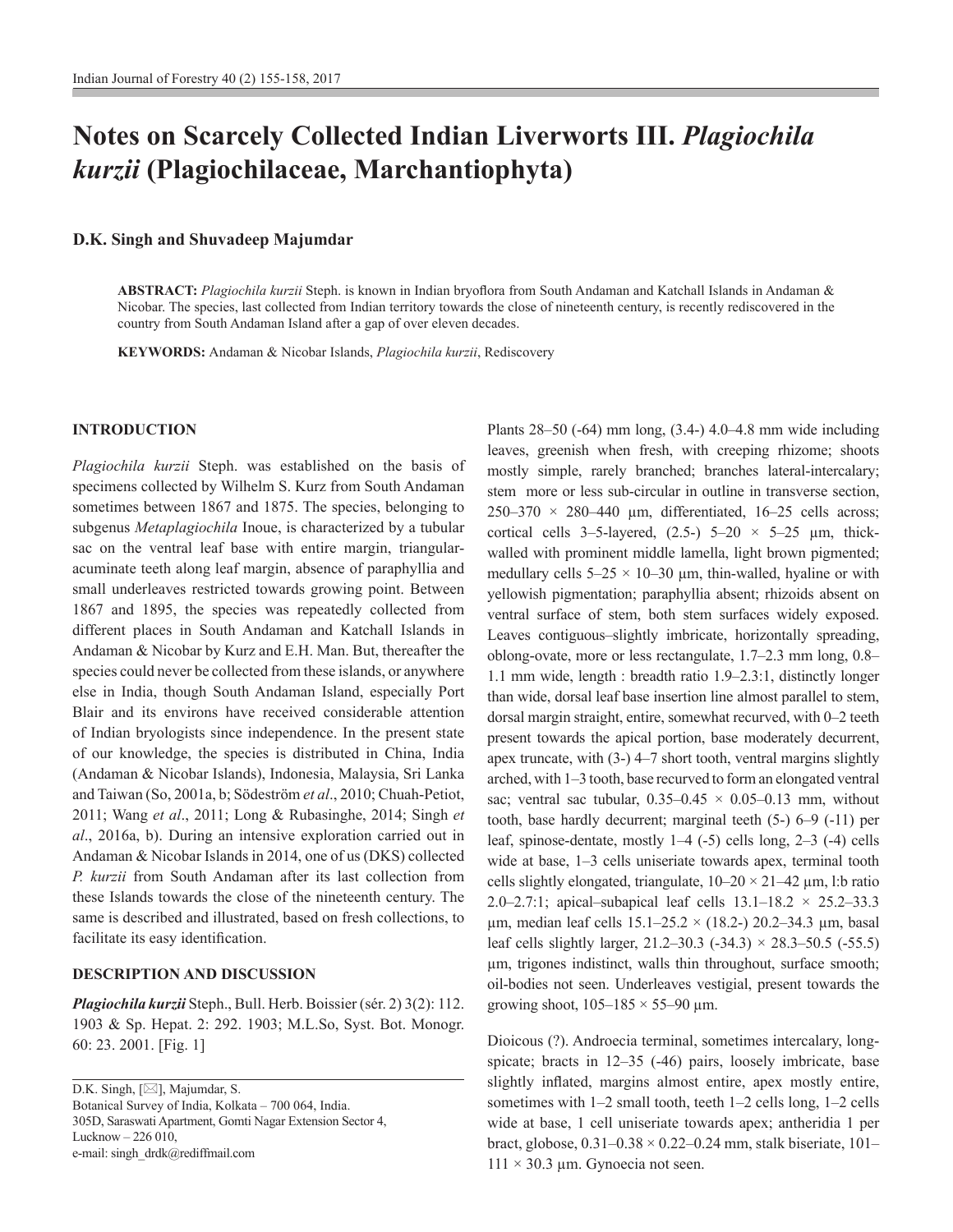

**Fig. 1. Plagiochila kurzii** Steph. 1. A portion of the plant in ventral view showing ventral leaf sac. 2. A portion of male plant in dorsal view. 3, 4. Transverse sections of the stem. 5–11. Leaves. 12. A marginal tooth of the leaf. 13–14. Apical leaf cells. 15. Median leaf cells. 16. Basal leaf cells. 17, 18. Tubular ventral sac of leaf. 19. An underleaf. 20–26. Male bracts. 27. An antheridium [All figures drawn by S. Majumdar from D.K. Singh 61624 (CAL)].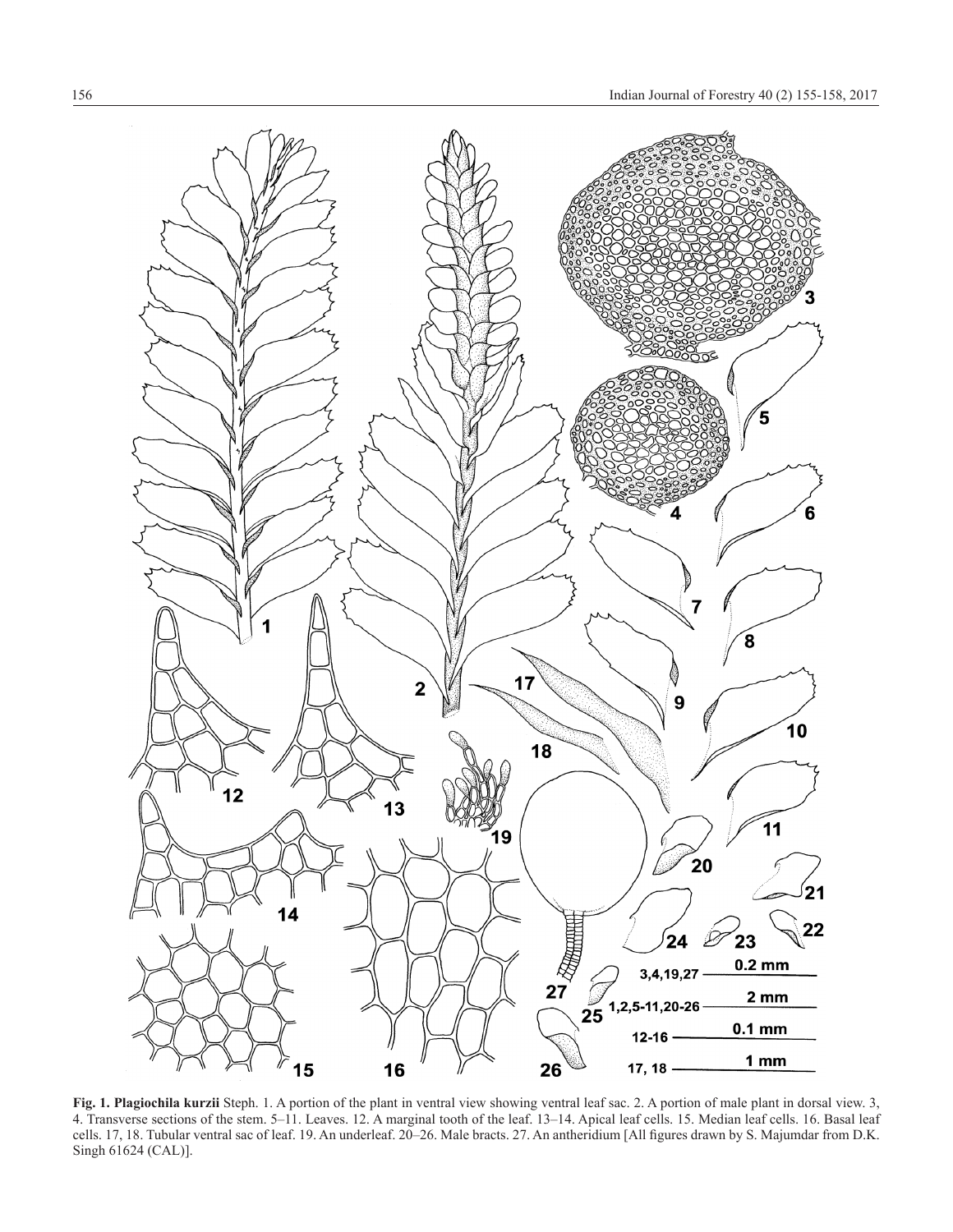*Habitat and ecology:* Epiphytic, growing on bark of *Drypetes longifolia* (Blume) Pax & K.Hoffm. in association with *Caudalejeunea recurvistipula* (Gottsche) Schiffn., *Heteroscyphus hyalinus* (Steph.) A.Srivast. & S.C.Srivast*.*, *Lepidolejeunea bidentula* (J.B.Jack & Steph.) R.M.Schust*.*, *Plagiochila sciophila* Nees, *Radula javanica* Gottsche, *R. sumatrana* Steph.

*Specimens examined:* India: Andaman & Nicobar Islands, South Andaman, Motor Bhanji, Chidiatapu, near water stream, c. 19 m, 11˚32' 995˝N, 92˚40' 420˝E, 04.02.2014, D.K. Singh 61613C (CAL); on bark of *Drypetes longifolia* c. 18 m, 11˚32' 995˝N, 92˚40' 400˝E, 04.02.2014, D.K. Singh 61619A (CAL); on bark of *Drypetes longifolia* c. 19 m, 11˚32' 995˝N, 92˚40'420˝E, 04.02. 2014, D.K. Singh 61624 (CAL).

*Distribution:* INDIA [Andaman & Nicobar Islands (Stephani, 1903; Inoue, 1984; So, 2001a, b; Singh *et al*., 2016a, b); CHINA (Zhu, 2006); INDONESIA (Söderström *et al.*, 2010); MALAYSIA (Menzel, 1988; Chuh-Petiot, 2011); SRI LANKA (Inoue, 1979 as *P. meijeri* Inoue; So, 2001b; Long & Rubasinghe, 2014); TAIWAN (Wang *et al.*, 2011).

*Plagiochila kurzii* is characterized by stem completely devoid of paraphyllia (Figs. 1: 1, 2); almost rectangular leaves with 5–11 spinose-dentate teeth along the margins, 1–4 (-5) cells long, 2–3 (-4) cells wide at base, 1–3 cells uniseriate towards apex (Figs. 1: 1, 2, 5-14); presence of tubular sac on the ventral leaf base with entire margin (Figs. 1: 1, 5-11, 17, 18), and small underleaves restricted towards growing region of the shoots (Fig. 1: 19).

*P. kurzii* with ventral base of the leaves forming a water sac is referable to the subgenus *Metaplagiochila* Inoue. The only other representative of this subgenus in India is *P. bantamensis* (Reinw., Blume & Nees) Mont. which was till recently known from Nicobar group of Islands only in Indian bryoflora (Reichardt, 1866 as *P. nicobarensis*; Stephani, 1904 as *P. didrichsenii*; So, 2001a; Singh *et al.*, 2016a), but now also reported from Assam in the Northeast (Verma *et al*., 2013). *P. bantamensis* was first collected in India from Nicobar Islands by E. Jelinek during 'Novara Expedition 1857–1859' (described as *P. nicobarensis* Reichardt), and few years later again by F. Didrichsen (described as *P. didrichsenii* Steph.). Interestingly, this species was also not collected from Nicobar Islands or anywhere else in Andaman & Nicobar till one of us (DKS) relocated it in Pulo Bhathia in Little Nicobar Island in 2014. The two species can be readily distinguished from each other as follows.

1a. Paraphyllia variously shaped, numerous on ventral stem surface; teeth on leaf margin long, spinose or strongly ciliate (at least on ventral margin), tooth 3–15 cells long; ventral sac spherical in shape, margin ciliate; underleaves large, deeply bilobed with additional ciliate lobes ................*P. bantamensis*

1b. Paraphyllia absent; teeth on leaf margin short, spinosedentate, tooth 1–4 (-5) cells long; ventral sac tubular in shape, margin entire; underleaves small, restricted only near the growing point ............................................*P. kurzii*

### **ACKNOWLEDGEMENTS**

The authors thank the Director, Botanical Survey of India for the facilities and financial assistance under the 'Flora of India' project, the authorities of the Forest Department, Andaman & Nicobar administration and the Scientist-in-Charge, Andaman & Nicobar Regional Centre of BSI, Port Blair for assistance in plant collection. The authors also thank Dr Anders Hagborg, Field Museum, Chicago and Dr Tomoyuki Katagiri, Hiroshima University, Japan for the help with relevant literature.

#### **REFERENCES**

- **Chuah-Petiot, M.S.** (2011). A checklist of Hepaticae and Anthocerotae of Malaysia. *Polish Bot. J.* **56(1)**: 1–44.
- **Inoue, H.** (1979). Contributions to the knowledge of the Plagiochilaceae of south-eastern Asia XVIII. A review of the genus *Plagiochila*  (Dum.) Dum. in Ceylon. *J. Hattori Bot. Lab.* **46**: 193–233.
- **Inoue, H.** (1984). The genus *Plagiochila* (Dum.) Dum. in South-east Asia. Academic Scientific Book Inc.: Tokyo.
- **Long, D.G. and Rubasinghe, S.C.K.** (2014). Liverworts and Hornworts of Sri Lanka: a revised checklist. *Ceylon Journal of Science* (*Bio. Sci.*) **43(1)**: 1–36.
- **Menzel, M.** (1988). Annotated catalogue of the Hepaticae and Anthocerotae of Borneo. *J. Hattori Bot. Lab.* **65**: 145–206.
- **Reichardt, H.W.** (1866). Diagnosen der neuen Arten von Lebermoosen, welche die Novara-Expedition mitbrachte. *Verh. K. K. Zool.-Bot. Ges. Wien.* **16**: 957–960.
- **Singh, D.K., Dey, M. and Singh, D.** (2016a). The genus *Radula* (Radulaceae, Marchantiophyta) in Andaman & Nicobar Islands, India. *J. Bryol.* **38(3)**: 195–210.
- Singh, D.K., Singh, S.K. and Singh, D. (2016b). Liverworts and Hornworts of India – An Annotated Checklist. Botanical Survey of India: Bhubaneshwar.
- **So, M.L.** (2001a). *Plagiochila* (Hepaticae, Plagiochilaceae) in China. *Syst. Bot. Monogr.* **60**: 1–214.
- **So, M.L.** (2001b). Studies on *Plagiochila* subgenus *Metaplagiochila*  (Plagiochilaceae, Hepaticae). *Aust. Syst. Bot.* **14**: 677–688.
- **Söderström, L., Gradstein, S.R. and Hagborg, A.** (2010). Checklist of the hornworts and liverworts of Java. *Phytotaxa* **9**: 53–149.
- **Stephani, F.** (1903). Species Hepaticarum 2. Bulletin de l' Herbier Boissier (sér. 2) **3(2)**: 98–129.
- **Stephani, F.** (1904). Species Hepaticarum 2. Bulletin de l' Herbier Boissier (sér. 2) **4(1)**: 18–32.